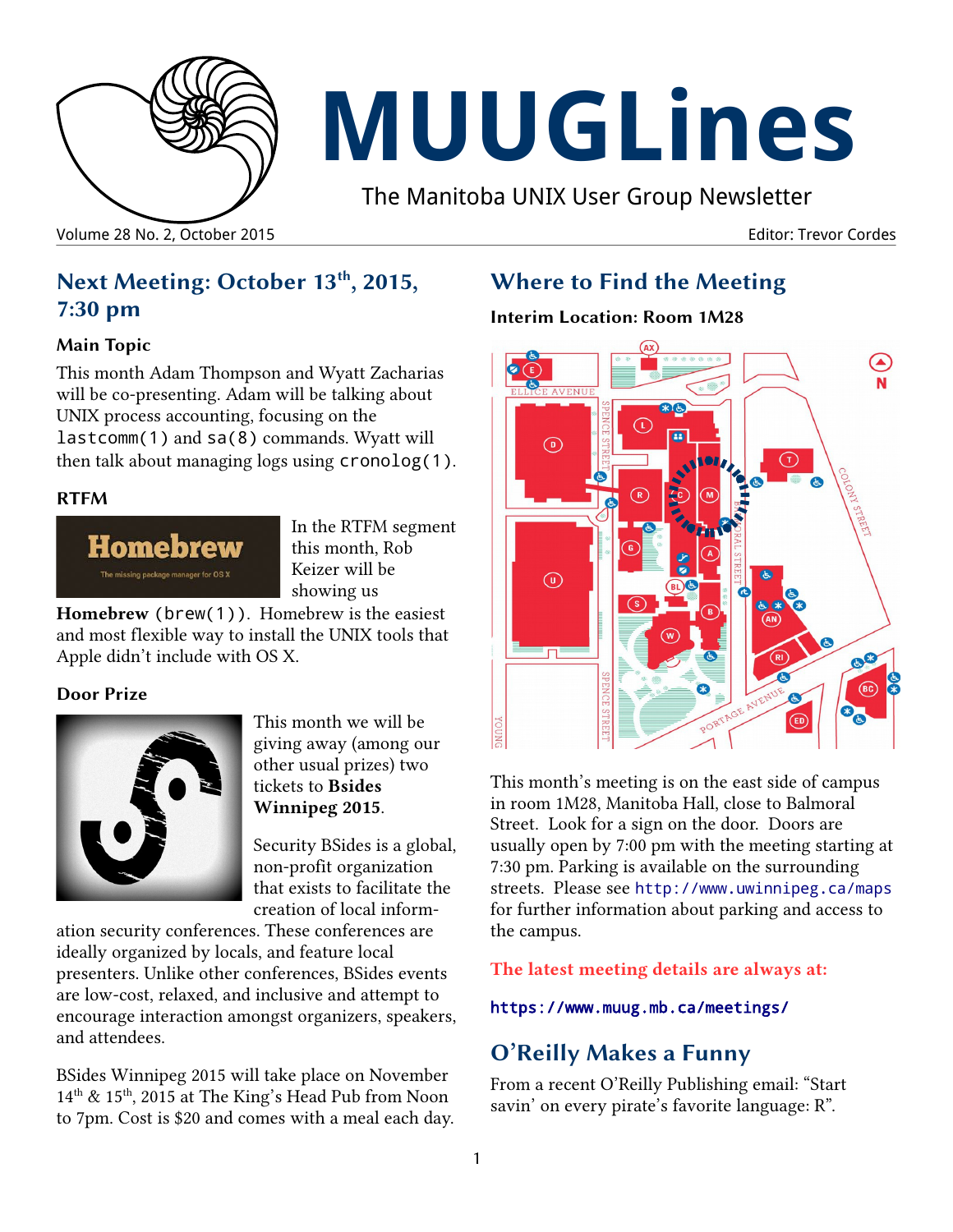# **MUUG Board Elections**

#### **Call for Nominations**

#### *Adam Thompson, Nomination Committee Chair*

Calling all nominations! This is the preliminary call for nominees to participate in this year's MUUG Board election. Those elected will serve on the MUUG board from November 2015 to November 2016. Any MUUG member in good standing may nominate someone they feel would make a good candidate, including themselves.

The MUUG Board is tasked with coordinating the meetings and other events hosted by the group. It's fun, and you get a role in deciding what the group will do. All members are encouraged to apply.

Every November, the group holds its annual general meeting, the main goals of the meeting are to elect the new board, and to pass any special resolutions if required. The Board may consist of up to 10 people. 10 positions are currently filled, and as of writing, the following 9 members are allowing their names to stand for re-election:

#### **Trevor Cordes**

Owner – Tecnopolis Enterprises

#### **Gilbert Detillieux**

Systems Analyst – University of Manitoba

#### **Robert Keizer**

Owner – Argyle Machine

#### **Kevin McGregor**

Systems Specialist – City of Winnipeg

#### **Katherine Scrupa**

St. John's Ravenscourt School

#### **Paul Sierks**

(details not available at press time...)

#### **Adam Thompson**

Proprietor – CustomHosting.ca

#### **Brad Vokey**

Owner – Fortress Software

#### **Wyatt Zacharias**

Unix/Linux Administrator – Manitoba Blue Cross

## **Notice of Motion: MUUG Bylaw Change**

Please be advised that at this year's AGM, i.e. the November MUUG meeting, we will be voting to amend the MUUG Bylaws, to allow membership for those under 18 years of age. This is simply to reflect a current reality (since we've had members under the age of 18 before), and to remove a restriction which is no longer relevant. Exact wording of the motion will be published in the November newsletter, in advance of the meeting.

# **MUUG Has A New Mailing Address**

After more than 27 years MUUG has finally decided that renting a PO BOX for our physical mail is no longer justified (sorry Canada Post). Our new mailing address is now:



Manitoba UNIX User Group c/o Gilbert Detillieux Computer Science, E2-445 EITC University of Manitoba Winnipeg MB R3T 2N2

# **MUUG Now Accepts PayPal**

You can now pay your MUUG renewal membership dues online! MUUG has integrated PayPal into the MUUG membership website. What this means is that you can now renew from home using your credit card, debit card, bank account or PayPal balance. It's fast, and it's easy!

A PayPal account is not required. For those who do not yet have one, and don't want one, simply select the "buy as a guest" option when presented for login details. You can then use your debit or credit card directly. (Of course, those with a PayPal account will have less typing/clicking to perform.)

Here's how it will work. One month prior to your membership renewal anniversary, you will receive an email at the same time email newsletters are sent out. This will occur regardless of whether you have chosen to receive paper or email newsletters. The email will contain a renewal form as well as instruc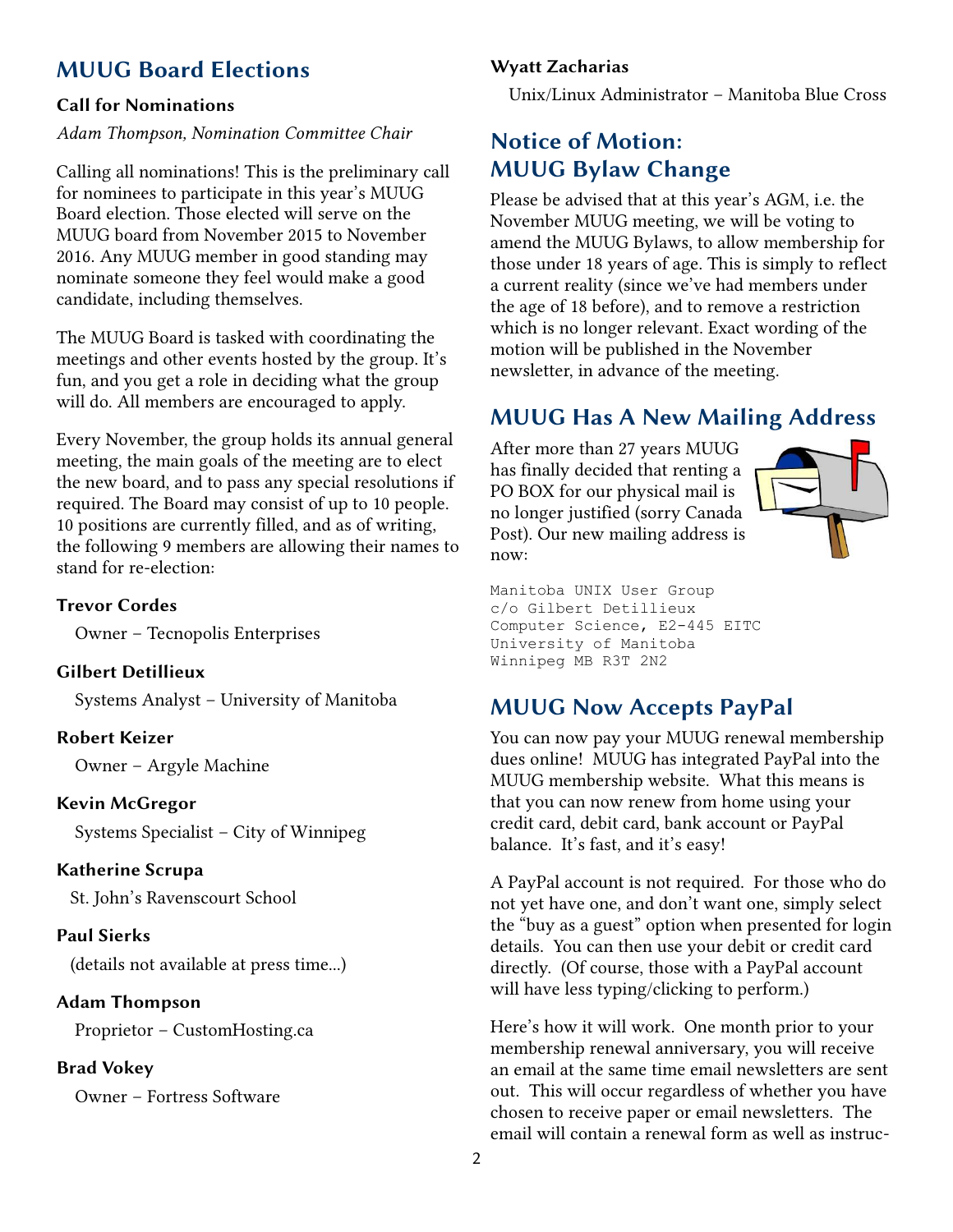tions for and a link to the MUUG secure online payment system. Click that link and follow the instructions.

Please note that the renewal URL link you receive by email is personalized and unique to your membership account. Please do not share it with others, as it will not work for them. Also, the link will expire before your renewal time for the following year, so bookmarking it isn't terribly useful. If you lose your personalized link, email a board member to send you a new one.

MUUG now has a real CA-signed SSL certificate, so you can rest assured your renewal information is safe. You will see the URL *muug.ca* in your browser's address bar. In addition, when you use PayPal, your financial information (such as credit card number) is never revealed to MUUG.

PayPal was chosen for MUUG's initial foray into online payments because of its near ubiquity, ability to take nearly every form or payment, rich API's, and this programmer's familiarity with its systems. In the future more payment processing systems may be added.

If you need to make changes to your membership form details (address, etc.), and you renew online, you will have to email [board@muug.mb.ca](mailto:board@muug.mb.ca) with the change details, or talk to a board member at a meeting. There is currently no way for a member to change their details himself.

MUUG will continue to accept all previously available methods of payment, including cheques by mail and in person, cash at meetings, and credit cards at meetings using Square.

For those who think about such things, here is a brief comment about fees. PayPal will take a small cut of your payment amount (paid for by MUUG; transparent to you the member). It is a bit more than the cut Square takes. And that is a bit more than the \$0 it costs us to deposit a cheque or cash. However, MUUG's main goal is to make renewing fast and easy, and as such we strongly encourage members to renew in the manner that suits them best. That is why we have broadened your options. MUUG partially measures its success by the number of members (and relies upon membership dues

financially), so all members are encouraged to remain MUUGers.

# **No Paper For the Paperless (Almost)**

In conjunction with the changes enabling PayPal, MUUG has finally allowed members to (mostly) go paperless. If you have opted out of receiving paper newsletters, your first and second renewal notices will be sent to you via email only. No paper!

However, if you forget to renew and your membership lapses for a month, you will receive one final paper reminder via Canada Post. So save MUUG some postage, and a tree, and renew in a timely manner!

# **Multi-Year MUUG Renewals**

Even better, you now have the option to renew your membership for multiple years using the online payment system. One of the first steps in the online renewal process is to select how many years for which to renew. Simply select your preference. The per-year cost remains the same. Renewing for multiple years can save you time. We encourage members who are so inclined to take advantage of multi-year renewals.

# **Intel 6th Generation Core Out**

The  $6^{\rm th}$  generation Core CPUs have hit the shelves. The socket has changed from 1150 to 1151. (Once again, sorry upgraders.) The chipset is now in the triple-digits: 1xx series (e.g. Z170). Most entry boards are using DDR3, but the mid- and high-end boards are using the new DDR4 at 2133MHz. It looks like DDR4 speeds will ramp up quickly over time (sans overclocking), as opposed to DDR3 which (sans o.c.) basically boiled down to 1333 and 1600.

The CPUs are fab'd with a 14nm process. Power efficiency and TDP are substantially better. Cache sizes and core counts remain mostly the same at the mid-end, at around the same price points. Clock speed is slightly slower for the same money. On-CPU graphics have greatly improved, and there are options for higher-end graphics called Intel Iris and Iris Pro. Full 4k support is here, as well as triplemonitor support. Pricing is currently only about 10- 20% more than the previous generation, but will rapidly converge.